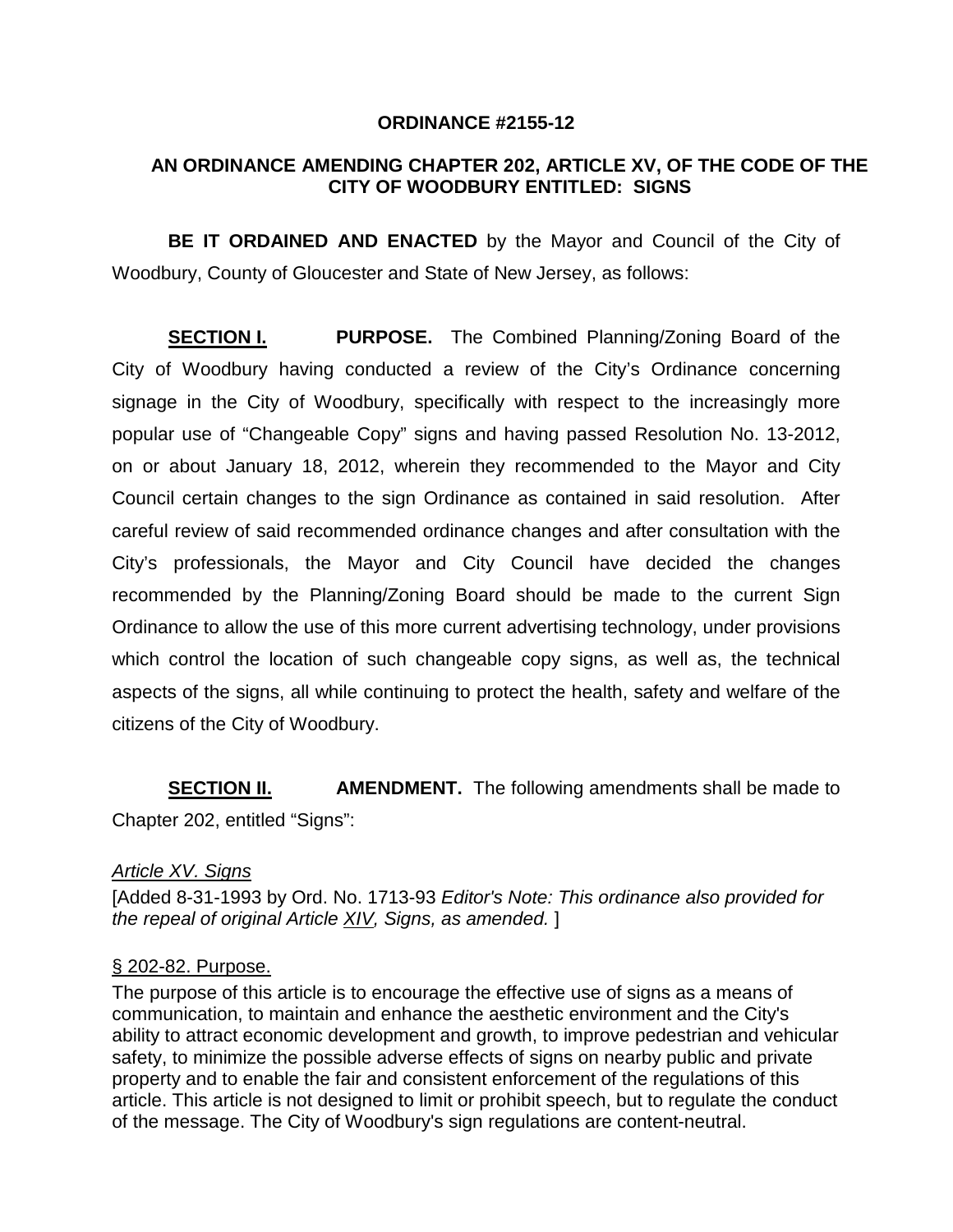# § [202-83. General regulations.](http://www.ecode360.com/11416040#11416041#11416041)

- [A.](http://www.ecode360.com/11416040#11416042#11416042) Accessory uses. Signs shall be permitted as accessory uses in all zoning districts, provided that any sign hereafter erected in the City of Woodbury conforms to the provisions of this article and any other ordinance or regulation of the municipality or the state or federal government relating to the erection, alteration or maintenance of signs. In the event of conflicting regulations, the most restrictive shall apply.
- [B.](http://www.ecode360.com/11416040#11416043#11416043) Sign permit. A permit shall be required for the installation of all signs, unless exempted from such requirements under Subsection [M](http://www.ecode360.com/11416040#11416065#11416065) of this section. The structural safety requirements governing construction and erection of all signs and the issuance of permits therefore shall be controlled by Chapter [73,](http://www.ecode360.com/11413246#11413246) Construction Codes, Uniform, of the Code of the City of Woodbury, but this chapter shall supersede Chapter [73](http://www.ecode360.com/11413246#11413246) with respect to areas wherein signs are erected, their location, size, design and illumination and all the characteristics which relate to the subject of zoning.
- [C.](http://www.ecode360.com/11416040#11416044#11416044) Maintenance. All signs shall be kept in a proper state of repair, in accordance with the requirements of Article [I](http://www.ecode360.com/11414159#11414159) of Chapter [144,](http://www.ecode360.com/11414158#11414158) Maintenance of Commercial Property; Chapter [73,](http://www.ecode360.com/11413246#11413246) Construction Codes, Uniform; or other property maintenance codes as may be promulgated by the City Council of the City of Woodbury, and other pertinent regulations. Signs which fall into such a state of disrepair as to become unsightly or to pose a threat to public safety may be removed by the City 30 days following notice by certified mail to the owner of record, and the City shall have the right to recover from said owner the full costs of the removal and disposal of such signs.
- [D.](http://www.ecode360.com/11416040#11416045#11416045) Rights-of-way. No sign other than traffic control or similar official governmental signs shall be erected within or project over the right-of-way of any public street or sidewalk, except as hereinafter provided.
- [E.](http://www.ecode360.com/11416040#11416046#11416046) Imitation of official signs. No sign shall be erected that is of such character, form, shape or color that it imitates or resembles any official traffic sign, signal or device or that has any characteristics which are likely to confuse or dangerously distract the attention of the operator of a motor vehicle on a public street.
- [F.](http://www.ecode360.com/11416040#11416047#11416047) Sight triangles. No sign shall be erected at the intersection of any streets improved for vehicular traffic within the triangular area formed by the right of way lines and a line connecting them at points 30 feet from their intersection, unless the topmost portion of said sign is less than 2 1/2 feet high above the average existing grade within 10 feet surrounding the proposed sign location. In no case shall any sign be so erected that it dangerously impedes the vision of motorists or pedestrians, or otherwise endangers their Grand Opening, new ownership or management and going-out-ofbusiness signs.
- [G.](http://www.ecode360.com/11416040#11416048#11416048) Prohibited placement. No sign shall be placed on any tree, telegraph, electric light, public utility pole, fence or vacant building (excepting for sale or rent signs), or upon rocks or other natural features.
- [H.](http://www.ecode360.com/11416040#11416049#11416049) Permitted uses. No sign shall be erected containing a message that states or implies that a property may be used for any purpose not permitted in the zoning district in which said sign is located under the provisions of this article.
- [I.](http://www.ecode360.com/11416040#11416050#11416050) Public property. Any sign installed or placed on public property, except in conformance with the requirements of this article, shall be forfeited to the public and subject to confiscation. In addition to other remedies that may be imposed under this article, the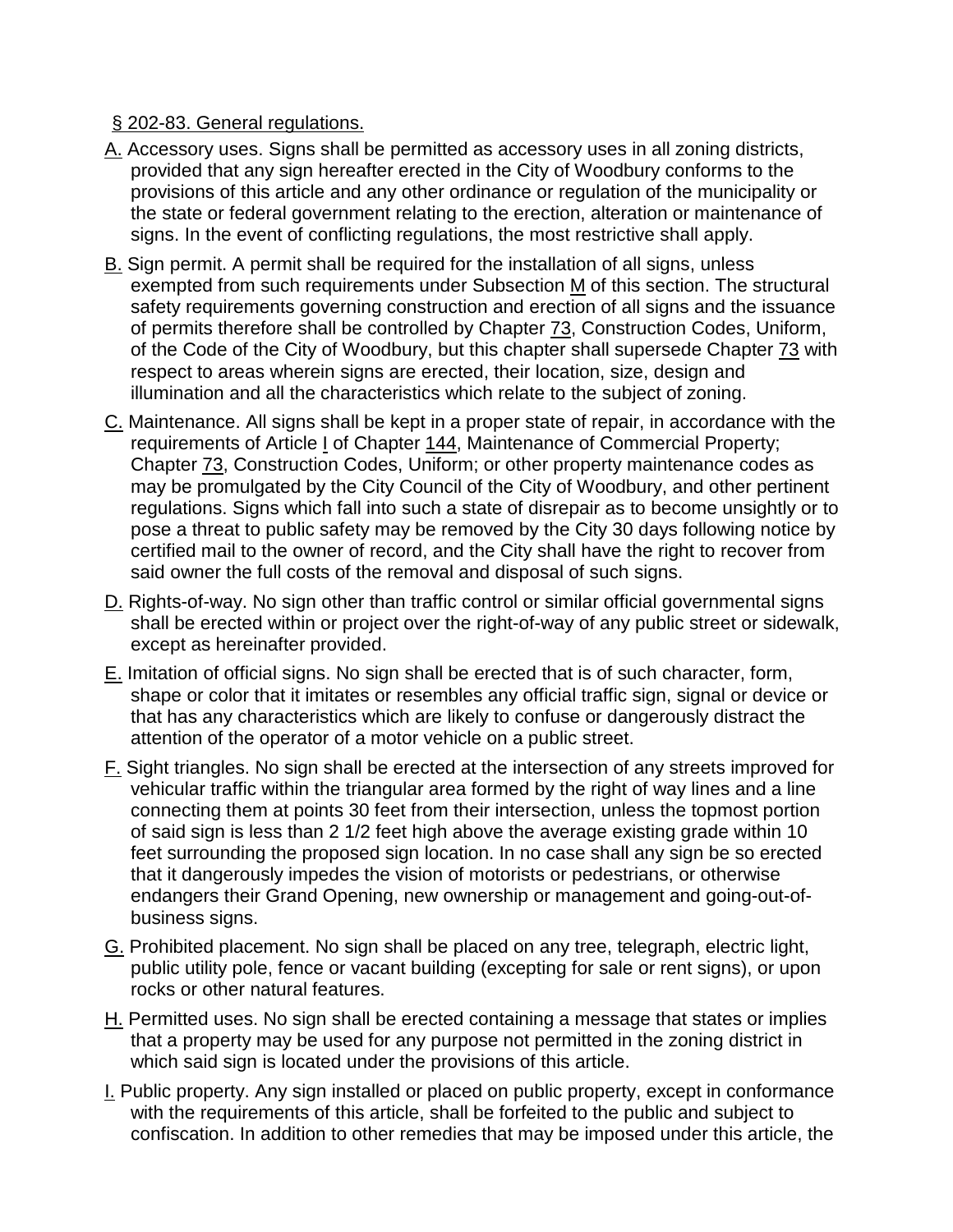City shall have the right to recover from the owner or person placing such sign the full costs, including legal costs, of removal and disposal of such sign.

- [J.](http://www.ecode360.com/11416040#11416051#11416051) Illumination. Signs, exempt from permits in accordance with Subsection [M](http://www.ecode360.com/11416040#11416065#11416065) of this section, shall not be illuminated, unless otherwise accepted. Any other sign may be illuminated, unless otherwise prohibited.
- [K.](http://www.ecode360.com/11416040#11416052#11416052) Computation of sign area. For the purposes of this article, "sign area" shall mean the area, expressed in square feet, within a rectangle enclosing the extreme limits of writing, symbols, logos, letters, figures, emblems or other representations, plus all material or color forming an integral part of the sign or used to differentiate the sign from the background against which it is placed, provided that:
	- [\(1\)](http://www.ecode360.com/11416040#11416053#11416053) In the event a sign is designed with more than one face, the area shall be computed by including only the maximum surface display area visible from any one point, provided that the message is the same on each face.
	- [\(2\)](http://www.ecode360.com/11416040#11416054#11416054) The supports, uprights or other structure on which any sign is attached shall not be included in the calculation of sign area unless such structure is designed in such a manner as to form an integral part of the sign's message or otherwise conveys meaning.
	- [\(3\)](http://www.ecode360.com/11416040#11416055#11416055) The area of lamps, neon tubing or other artificial illumination visible on a sign shall be counted as part of the total allowable sign area.
- [L.](http://www.ecode360.com/11416040#11416056#11416056) Prohibited signs. Any sign that is not permitted by the provisions of this article is hereby prohibited, with the following signs specifically prohibited:
	- [\(1\)](http://www.ecode360.com/11416040#11416057#11416057) Flashing, blinking, twinkling, animated, moving or projected signs of any type.
	- [\(2\)](http://www.ecode360.com/11416040#11416058#11416058) Banners, pennants, streamers or similar devices constructed of cloth, light fabric, cardboard or other like material; vehicle signs; mobile signs; umbrella signs, balloon signs or other inflated signs; and searchlights, displayed for the purpose of attracting the attention of pedestrians and motorists; unless otherwise excepted.
	- [\(3\)](http://www.ecode360.com/11416040#11416059#11416059) Any sign so erected, constructed or maintained as to obstruct any fire escape, window, door or other opening used as a means of ingress and egress.
	- [\(4\)](http://www.ecode360.com/11416040#11416060#11416060) Any message or advertisement which uses a series of two or more signs placed in a line parallel to a street, each of which contains part of such message or advertisement.
	- [\(5\)](http://www.ecode360.com/11416040#11416061#11416061) Any signs that emit smoke, vapor, vibration or noise.
	- [\(6\)](http://www.ecode360.com/11416040#11416062#11416062) Any sign which, when applying contemporary community standards, has a dominant theme or purpose which appeals to prurient interests.
	- [\(7\)](http://www.ecode360.com/11416040#11416063#11416063) Any sign attached to the roof of a building or a facade sign that projects above the lowest level of a roof or beyond the corner of a wall.
	- [\(8\)](http://www.ecode360.com/11416040#11416064#11416064) Off-premises signs.
- [M.](http://www.ecode360.com/11416040#11416065#11416065) Signs exempt from permits, including certificates of appropriateness. The following signs are exempt from the need to secure permits, except as specified in Subsection  $M(10)(e)$  $M(10)(e)$ :

[Amended 7-29-1997 by Ord. No. 1823-97]

[\(1\)](http://www.ecode360.com/11416040#11416066#11416066) Official governmental signs. Such signs may be illuminated.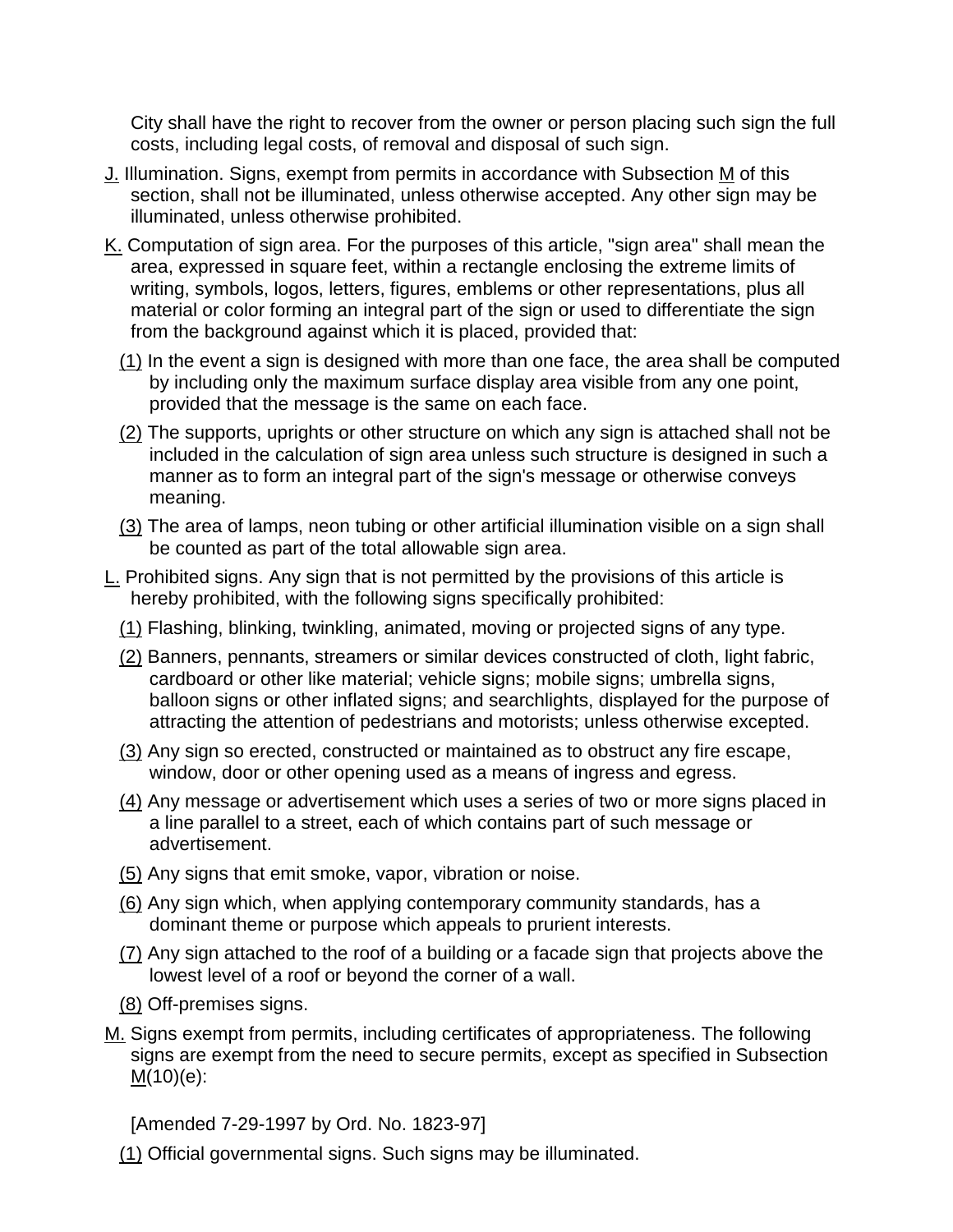- [\(2\)](http://www.ecode360.com/11416040#11416067#11416067) Historical markers. Building markers that may contain the building name, date of construction, restoration award, historical data or other pertinent information, provided that such marker does not exceed two square feet and is made of cast, cut or etched masonry, metal or similar durable material approved by the Historical Preservation Commission.
- [\(3\)](http://www.ecode360.com/11416040#11416068#11416068) Trespassing. Signs that relate to the control of trespassing on property, provided that they do not exceed two square feet in area nor are spaced closer than 50 feet to each other.
- [\(4\)](http://www.ecode360.com/11416040#11416069#11416069) Emergency. Emergency warning signs erected by a governmental agency, public utility, pipeline company or contractor doing such work authorized or permitted by such agency, utility or company. Such signs may be illuminated.
- [\(5\)](http://www.ecode360.com/11416040#11416070#11416070) Public notice. Any public notice required by a valid and applicable federal, state or local law, regulation or ordinance.
- [\(6\)](http://www.ecode360.com/11416040#11416071#11416071) Interior signs. Any sign within a building, not attached to a window or door, that is not legible from the lot line on which is located said building.
- [\(7\)](http://www.ecode360.com/11416040#11416072#11416072) Incidental. Incidental signs shall be permitted, provided that they do not exceed two square feet in area.
- [\(8\)](http://www.ecode360.com/11416040#11416073#11416073) Residential. Residential freestanding signs shall be permitted, provided that the size of the sign does not exceed four square feet in area or three feet in height and shall be set back a minimum of 15 feet from a curbline or edge of cartway.
- [\(9\)](http://www.ecode360.com/11416040#11416074#11416074) Project development. Project development signs shall be permitted where final approval of a site plan or subdivision has been granted by a board of competent jurisdiction and which may indicate the name of the development, developer, financier or major contractor. Such signs shall not exceed 32 square feet in sign area or eight feet in height. No more than two such signs per project shall be permitted. All such signs shall be removed within 14 days of the issuance of a conditional certificate of occupancy that permits the occupation of a building, in the case of a nonresidential development, or when 75% of the dwelling units in a residential development have been issued certificate of occupancy.
- [\(10\)](http://www.ecode360.com/11416040#11416075#11416075) Temporary signs. The following temporary signs only shall be permitted:
	- [\(a\)](http://www.ecode360.com/11416040#11416076#11416076) Banners. Banners, provided that they are temporary in nature and erected by a governmental authority or have been approved by such authority for nonprofit or charitable organizations, except as provided in Subsection  $M(10)(e)(4)$  below. Banners may project over a right-of-way. A banner shall not be displayed for more than 10 consecutive days at any one time and for no more than a total of 30 days during the course of a year.

[Amended 12-14-2009 by Ord. No. 2110-09]

- [\(b\)](http://www.ecode360.com/11416040#11416077#11416077) Election signs. Such signs may not exceed 32 square feet in area; may not be erected more than 45 days prior to the date of the election, referendum or other plebiscite; and shall be removed within seven days after such election, referendum or other plebiscite. No more than two signs per street frontage shall be permitted on any one property.
- [\(c\)](http://www.ecode360.com/11416040#11416078#11416078) Real estate and contracting. Temporary real estate signs and signs of contractors, mechanics, painters, paperhangers and/or artisans, on the lot on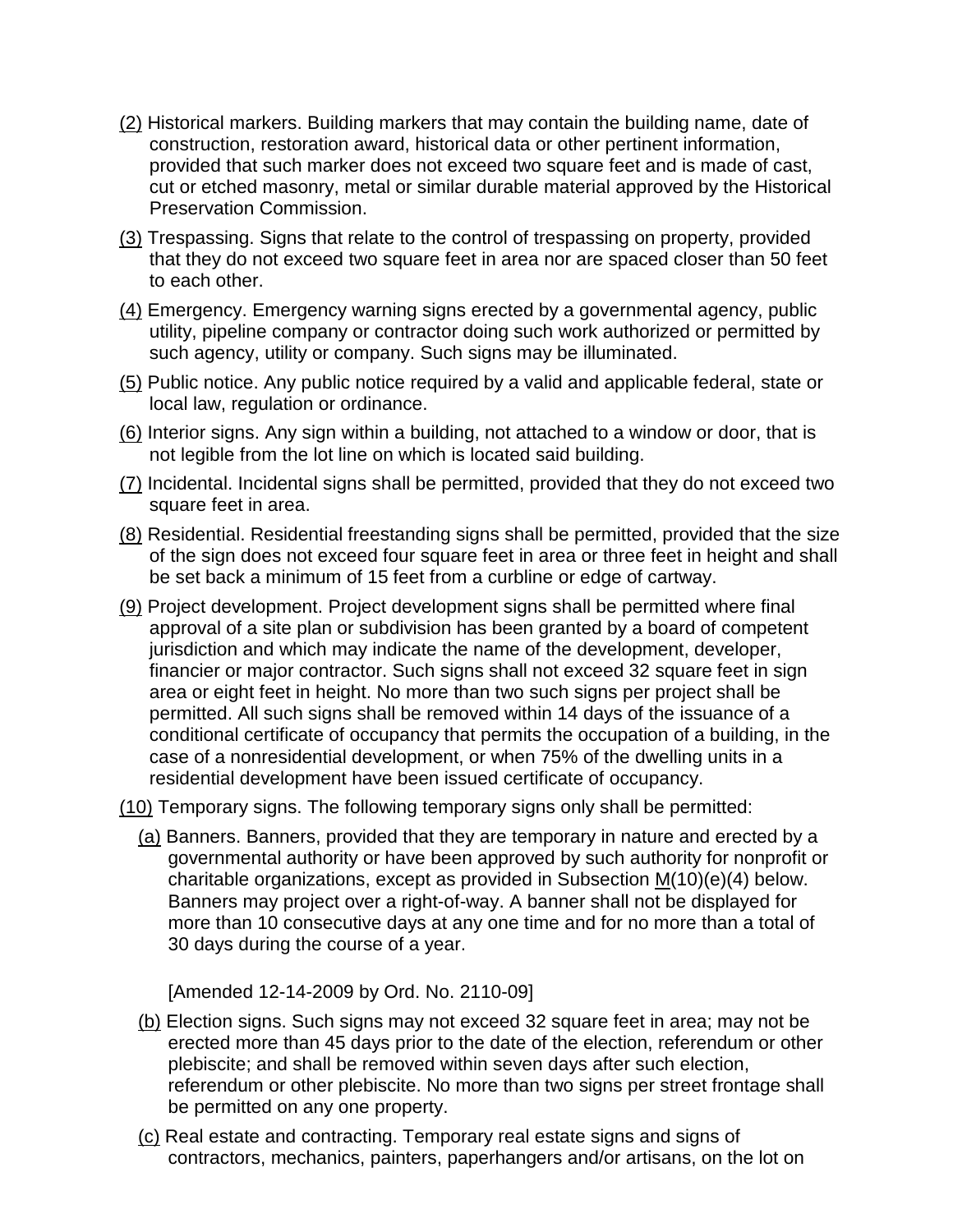which the real estate for rent or sale is located, or the lot on which the contracting work is being performed, shall be permitted. Said signs shall not be larger than six square feet in area nor more than four feet high in residential zones and not larger than 16 square feet in area nor more than eight feet high in commercial, institutional and industrial areas. They shall be removed within seven days of the completion of the sale or rental of the premises or completion of the work to which the sign relates.

[Amended 12-14-2009 by Ord. No. 2110-09]

- [\(d\)](http://www.ecode360.com/11416040#11416079#11416079) Window signs. The total area of all window signs shall not exceed 25% of the glass area of the window in which placed. No window sign with the same message shall be displayed for more than 30 days. Window signs must have the quality of a commercially or professionally prepared sign. Signs of a permanent nature in windows, such as gilded name or neon signs, shall be considered facade signs within the meaning of this article and shall require a sign permit.
- [\(e\)](http://www.ecode360.com/11416040#11416080#11416080) Grand opening, new ownership or management and going-out-of-business signs. Businesses which depend on a high volume of customer activity, including retail sales and retail services [as included in Article [XI,](http://www.ecode360.com/11415707#11415707) C-1 Commercial District, § [202-57,](http://www.ecode360.com/11415709#11415709) Use regulations, Subsection A(8) and (9)], may utilize temporary grand opening, new ownership or management and going-out-of-business signs in accordance with the following standards:
	- [\[1\]](http://www.ecode360.com/11416040#11416081#11416081) Signs for grand openings for new or relocated businesses, new ownership or management signs, going-out-of-business signs and for sales during those periods may be displayed once for a maximum of 30 days.
	- [\[2\]](http://www.ecode360.com/11416040#11416082#11416082) Signs for such occasions may be paper, cloth, cardboard or other lightweight material but must have the quality of a commercially or professionally prepared permanent sign. They must be securely attached to a structure and kept in good condition. Window signs as regulated by Subsection [M\(10\)\(d\)](http://www.ecode360.com/11416040#11416079#11416079) may also be used for this purpose.
	- [\[3\]](http://www.ecode360.com/11416040#11416083#11416083) Facade, freestanding and banner presentations may be used. Banners may not cross a street, alley or property line and may not be attached to trees, other landscaping or public property. All signs must be mounted in a way to avoid interfering with visibility needed by motorists or pedestrians.
	- [\[4\]](http://www.ecode360.com/11416040#11416084#11416084) Signs permitted in accordance with this subsection may be as large as 150% of the sign standards for the zone within which they are located.
	- [\[5\]](http://www.ecode360.com/11416040#11416085#11416085) Permits are required for the above-referenced signs.
		- [\[a\]](http://www.ecode360.com/11416040#11416086#11416086) An application as required by the City, along with clear and legible drawings, shall be submitted to the Zoning Officer along with details satisfying the provisions of this section.
		- [\[b\]](http://www.ecode360.com/11416040#11416087#11416087) An administrative fee of \$5 shall also be submitted with the application in conjunction with any other fee required by the City for such activity.
		- [\[c\]](http://www.ecode360.com/11416040#11416088#11416088) The Zoning Officer must act on the application within 10 business days of receipt of a complete application. Failure to act will be considered an approval of the application.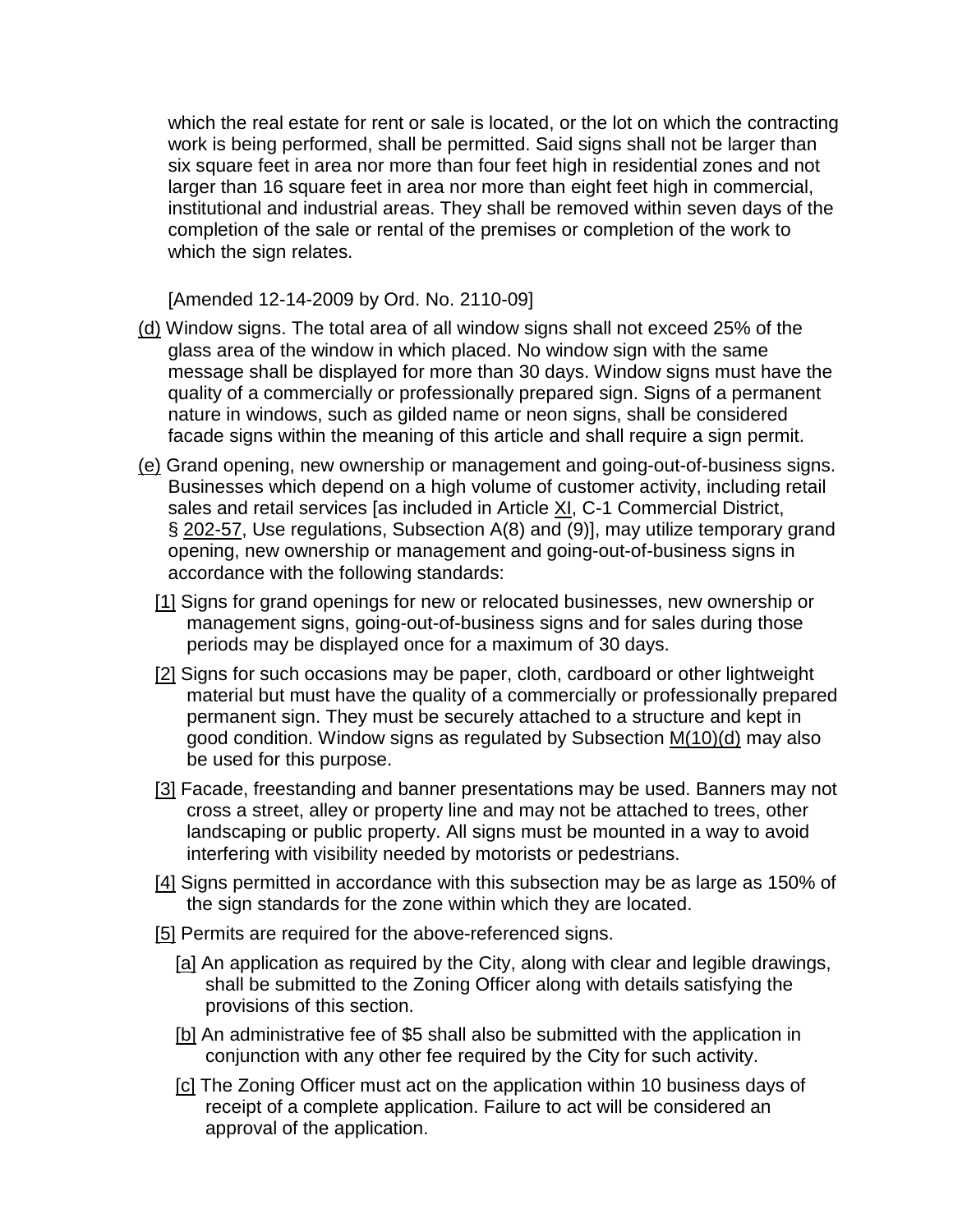- [\[d\]](http://www.ecode360.com/11416040#11416089#11416089) Approved permits shall indicate the starting and ending dates for the grand opening or special event and must be displayed on the premises in a manner easily visible from the street and the location where the sign is installed.
- [\[e\]](http://www.ecode360.com/11416040#11416090#11416090) All applications shall include the name, address and signature of the owner or an authorized representative of the owner granting permission for the installation of the subject sign.
- [\[f\]](http://www.ecode360.com/11416040#11416091#11416091) Permits will only be issued following the presentation of a refundable security deposit of \$100 which will be forfeited should it be necessary for City officials to remove a sign in violation of these provisions.

[N.](http://www.ecode360.com/11416040#11416092#11416092) Nonconforming signs.

- [\(1\)](http://www.ecode360.com/11416040#11416093#11416093) All signs erected prior to the enactment of this article or subsequent amendments, which are not in conformity with the provisions thereof, shall be deemed nonconforming signs. Nonconforming signs may continue, provided that such signs comply with the maintenance standards of § [202-83C.](http://www.ecode360.com/11416040#11416044#11416044)
- [\(2\)](http://www.ecode360.com/11416040#11416094#11416094) Any change in a nonconforming sign or a conforming sign installed prior to the enactment of this article shall be made in strict compliance with the provisions of said article.
- [O.](http://www.ecode360.com/11416040#11416095#11416095) Abandoned signs. No person shall maintain or permit to be maintained on any premises owned or controlled by him or her, a sign which has been abandoned. An abandoned sign for the purpose of this article is a sign located on and/or related to the use of a property which becomes vacant and unoccupied; any sign which was erected for an occupant or business unrelated to the present occupant or business; or any sign which related to a time, event or purpose which is past. Any such sign shall be abated by the owner or person controlling the property within 30 days of the date of abandonment as herein defined. Any sign identifying an abandoned use, as provided for by this article, shall itself be considered to be abandoned.
- P. Changeable Copy Signs
	- (1) Changeable copy signs shall be permitted where specifically indicated as a permitted sign type within the district as outlined in § 202-84 through § 202- 87. A changeable copy sign for the purpose of this article is a sign with the capability of content change by means of manual or remote input and includes the following types:
		- (a) Manually activated Changeable sign whose message copy or content can be changed manually on a display surface.
		- (b) Electronically activated Changeable sign whose message copy or content can be changed by means of remote electrically energized onoff switching combinations of alphabetic or pictographic components arranged on a display surface. Illumination may be integral to the components, such as characterized by lamps or other light-emitting devices; or may be from an external light source designed to reflect off the changeable component display such as an electronic message center (EMC) sign.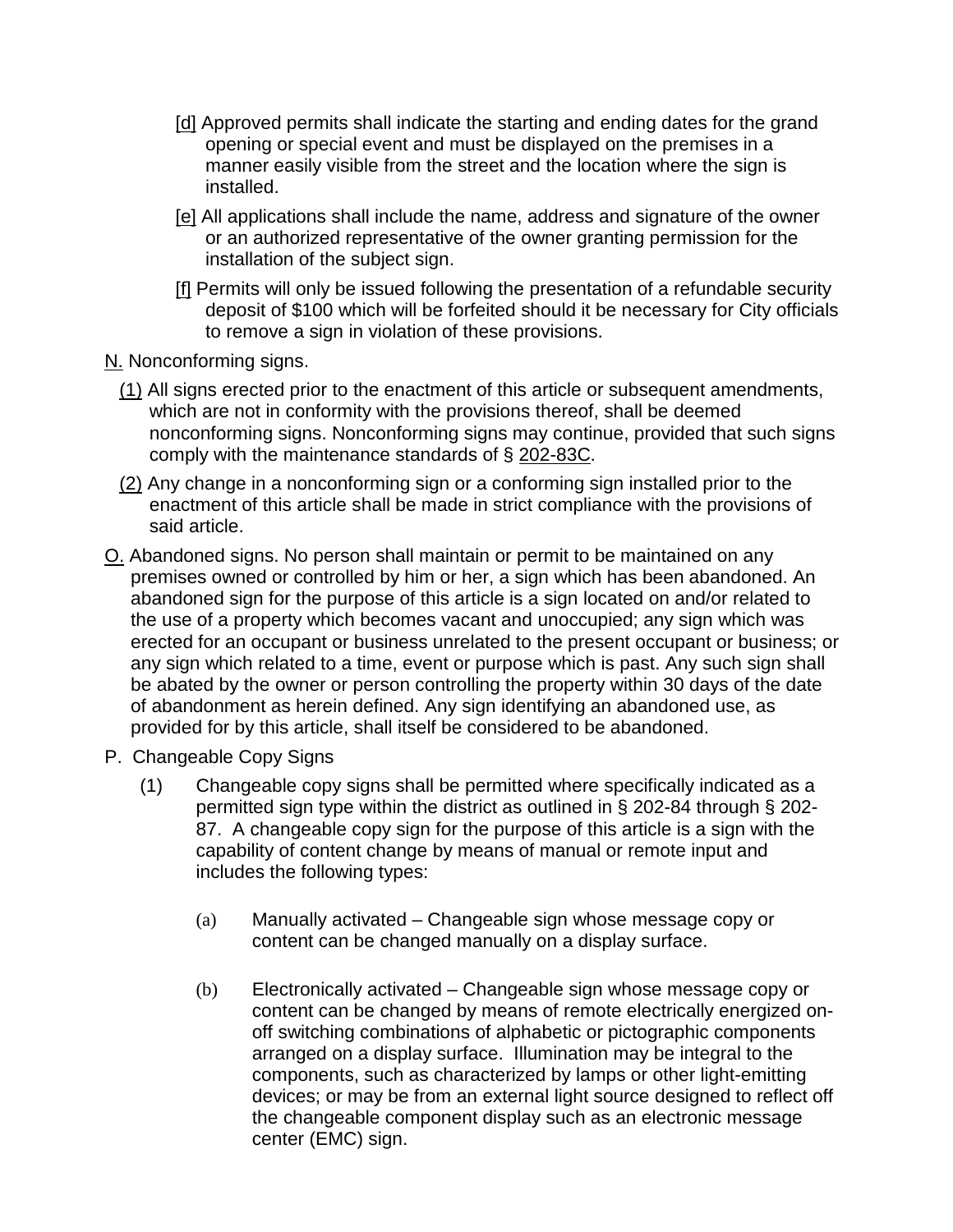- (2) An electronic message center (EMC) sign for the purpose of this article is an electronically activated changeable-copy sign whose variable message and/or graphic presentation capability can be electronically programmed by the computer from a remote location. EMC's typically use light emitting diodes (LEDs) as a lighting source.
- (3) Where permitted, changeable copy or electronic message center (EMCs) sign areas shall be in accordance with the standards as noted in said district.
- (4) A changeable copy or electronic message center (EMC) sign may be a portion of the total permitted sign area.
- (5) A changeable copy sign shall not be used for any off-site advertising or messages, other than public service information approved by the City.
- (6) Changeable copy or electronic message signs, where permitted, shall not obstruct traffic visibility, become a distraction to drivers or traffic hazard.
- (7) Specific standards for electronic message center (EMC) signs.
	- (a) All EMC signs shall have automatic dimming controls, via photo cell or software settings that adjusts the light emitted by the sign during ambient low light conditions and night so that it is compliant with the "sign illumination standards" allowed herein.
	- (b) In residential and historic districts, where permitted, EMC signs shall have a minimum display time of twelve (12) seconds with a transition time between messages and/or message frames limited to one (1) second. All dynamic frame effects or patterns of illusionary movement or similar movement are prohibited.
	- (c) In professional office districts, where permitted, EMC signs shall have a minimum display time of eight (8) seconds with a transition time between messages and/or message frames limited to three (3) seconds. These transitions may use fade, dissolve and/or other transition effects except those listed as prohibited in this article.
	- (d) In commercial and industrial districts where permitted, EMC signs shall have a display time of eight (8) seconds with a transition time between messaged and/or message frames imited to three (3) seconds. These transitions may use fade, dissolve and/or other transition effects except those listed as prohibited in this article.
	- (e) All illuminated signs must comply with a maximum luminance level of seven hundred fifty (750) cd/m2 or Nits at least one-half hour before apparent sunset as determined by the National Oceanic and Atmospheric Administration (NOAA), US Department of Commerce for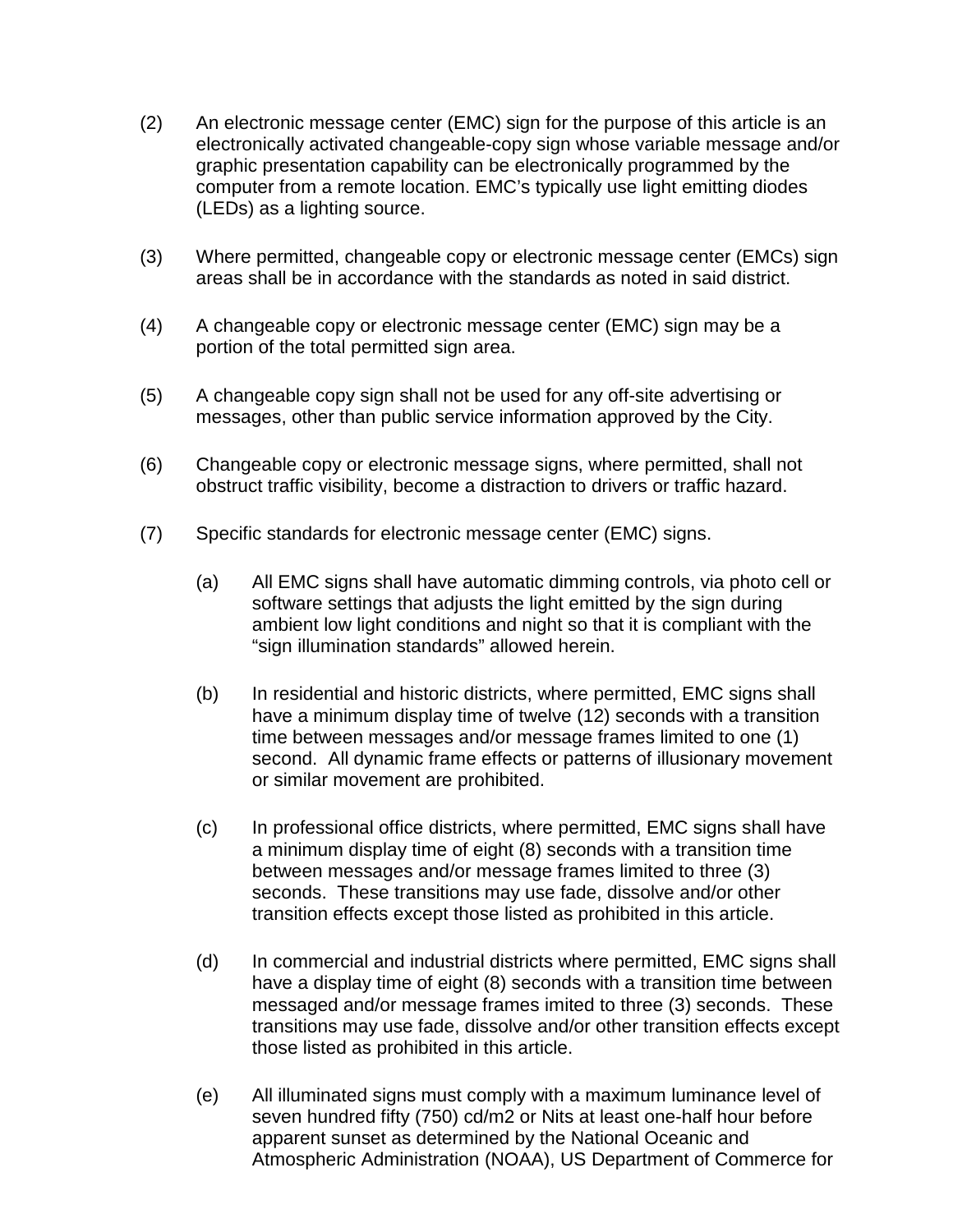the City's Geographic location and date. All illuminated signs may resume luminance levels appropriate for daylight conditions at the apparent sunrise, as determined by the NOAA.

- (f) Prior to the issuance of a permit for a changeable copy sign, the applicant shall provide written certification from the sign manufacturer that the light intensity has been factory pre-set not to exceed the levels specified above.
- (g) The following EMC display features and functions are prohibited: continuous scrolling and/or traveling, flashing, spinning, rotating, and similar moving effects.
- (h) All electrical equipment on a newly constructed EMC sign shall be UL listed and labeled.
- (i) All power to an EMC shall be supplied via underground carrier, inside approved conduit and shall be installed in accordance with the electric code.
- (j) EMC signs shall be properly maintained so that inoperative or improperly lighted bulbs do not impair the appearance and legibility of the sign. When malfunctioning, all EMC signs must then be turned off or display a blank screen.
- [Q.](http://www.ecode360.com/11416040#11416096#11416096) Sign permit procedures. The following procedures shall apply to the issuance of sign permits:
	- [\(1\)](http://www.ecode360.com/11416040#11416097#11416097) Application for a sign permit shall be made to the administrative officer on the forms provided by the City.
	- [\(2\)](http://www.ecode360.com/11416040#11416098#11416098) The application shall be accompanied by an accurate plot plan of the lot, scaled not greater than one inch equals 10 feet nor less than one inch equals 50 feet, that indicates the location of buildings, parking lots, driveways, landscaped areas and other pertinent data. On the plot plan shall be drawn the location of each existing or proposed sign. A color photograph, not less than three inches by five inches nor larger than eight inches by ten inches, shall be submitted for each sign presently existing on the site. A drawing to scale of each proposed sign, including the dimensions, colors, materials and method of attachment, shall be submitted.
	- [\(3\)](http://www.ecode360.com/11416040#11416099#11416099) Signs within a Historic Preservation District or on a historic site not within a district shall require an application for and approval of a certificate of appropriateness from the Planning Board upon recommendation of the Historic Preservation Commission in accordance with this article and Article [XIII](http://www.ecode360.com/11415881#11415881) of this chapter.
	- [\(4\)](http://www.ecode360.com/11416040#11416100#11416100) If the sign permit applied for complies with the requirements of this article and has received a certificate of appropriateness, if so required, the administrative officer shall issue such permit within 14 days of application.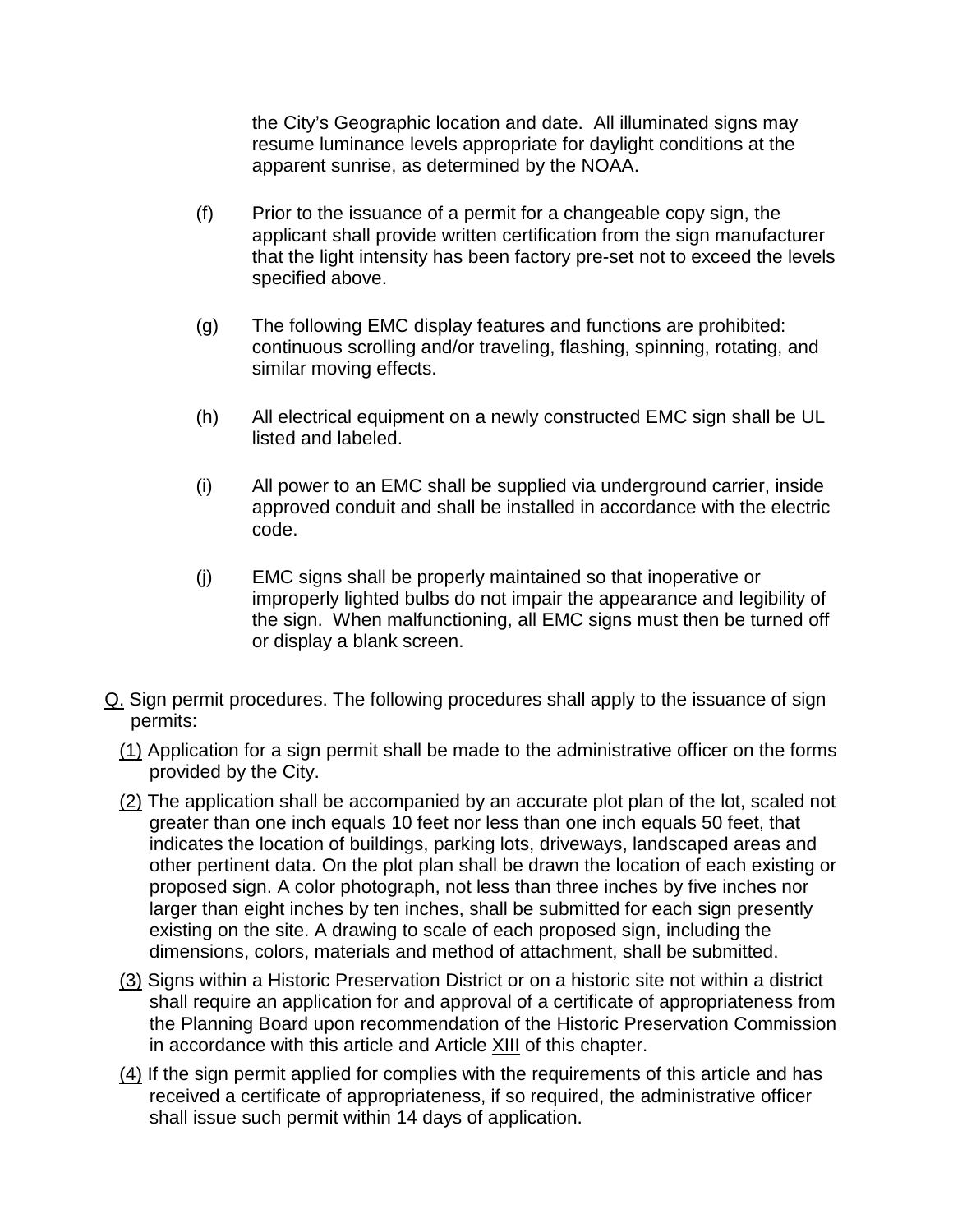## § [202-84. Residential districts.](http://www.ecode360.com/11416040#11416101#11416101)

[Amended 12-14-2009 by Ord. 2110-09]

In all residential districts, the following signs only shall be permitted.

[A.](http://www.ecode360.com/11416040#11416102#11416102) Signs for residential and institutional uses.

- [\(1\)](http://www.ecode360.com/11416040#11416103#11416103) One freestanding residential sign shall be permitted per premises provided that such sign does not exceed a total area of four square feet or three feet in height.
- [\(2\)](http://www.ecode360.com/11416040#11416104#11416104) One freestanding sign identifying a multifamily housing development shall be permitted on each street frontage that provides direct access to the property, provided that such sign does not exceed a total sign area along any one street of 32 square feet. Multifamily housing developments which exceed 400 feet of frontage on one street may erect one additional freestanding sign along that frontage, not to exceed 32 square feet.
- [\(3\)](http://www.ecode360.com/11416040#11416105#11416105) One freestanding sign identifying an institutional use shall be permitted on each street frontage that provides direct access to the property, provided that such sign does not exceed a total sign area along any one street of 32 square feet. The freestanding sign may contain a changeable-copy or electronic message center (EMC) sign not to exceed 12 square feet in area, provided that the total sign area does not exceed 32 square feet.
- [B.](http://www.ecode360.com/11416040#11416106#11416106) Signs in accordance with § [202-83M](http://www.ecode360.com/11416040#11416065#11416065) of this article, excepting window signs.
- [C.](http://www.ecode360.com/11416040#11416107#11416107) Signs for nonresidential uses. Nonresidential uses in residential districts, excepting institutional uses hereinabove, shall be permitted signs in accordance with § [202-84A](http://www.ecode360.com/11416040#11416102#11416102) of this article.
- [D.](http://www.ecode360.com/11416040#11416108#11416108) Signs within an historic district or on an historic site shall comply with the design standards of § [202-87B.](http://www.ecode360.com/11416040#11416116#11416116)
- E. Changeable copy or EMC signs where permitted, shall be in accordance with § 202- 83P.

# § [202-85. Professional office districts.](http://www.ecode360.com/11416040#11416109#11416109)

[Amended 12-14-2009 by Ord. No. 2110-09]

In addition to those signs otherwise allowed in residential districts, the following signs shall be permitted in professional districts:

[A.](http://www.ecode360.com/11416040#11416110#11416110) One sign of six square feet, either freestanding or wall mounted, that identifies the business, profession, occupation or street address, or multiple users therein, of the property within the PO-1 District. The freestanding sign shall be set back at least eight feet from the street line or 12 feet from the curbline, whichever is greater, and such sign shall be set back at least 25 feet from the side property lines and 75 feet from any residential district. If a structure is located on more than one street, one freestanding sign may be erected along each frontage, provided that each meets all requirements of this section.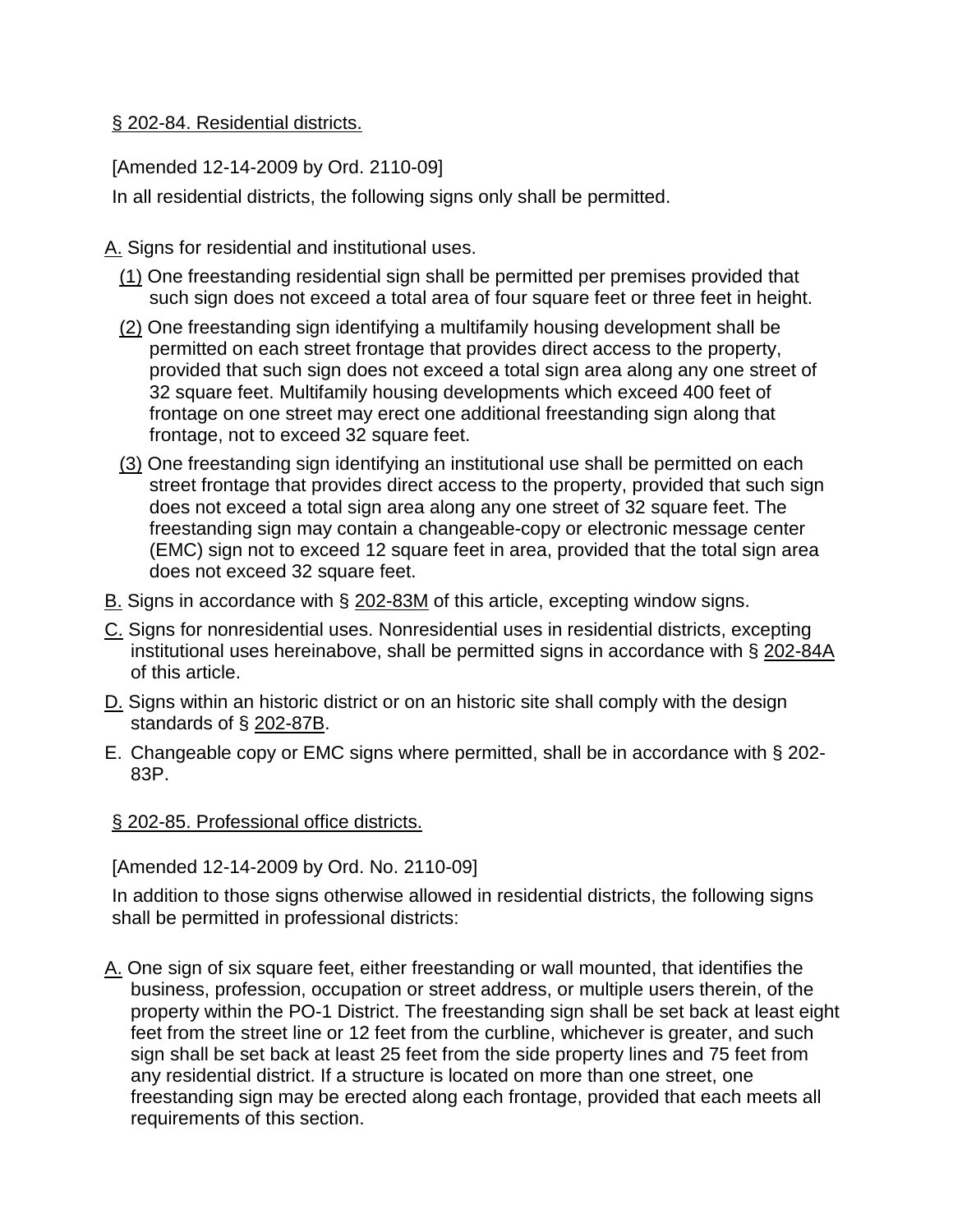- [B.](http://www.ecode360.com/11416040#11416111#11416111) One sign of eight square feet, either freestanding or wall mounted, that identifies the business, profession, occupation or street address, or multiple users therein, of the property within the PO-2 District. The freestanding sign shall be set back at least eight feet from the street line or 12 feet from the curbline, whichever is greater, and such sign shall be set back at least 25 feet from the side property lines and 75 feet from any residential district. If a structure is located on more than one street, one freestanding sign may be erected along each frontage, provided that each meets all requirements of this section.
- [C.](http://www.ecode360.com/11416040#11416112#11416112) One directory sign, not to exceed six square feet and mounted at an entrance to the building that identifies the principals or associates of the firm, provided that no letters exceed three inches in height.
- [D.](http://www.ecode360.com/11416040#11416113#11416113) Signs within an historic or on an historic site shall comply with the design standards of § [202-87B.](http://www.ecode360.com/11416040#11416116#11416116)

## § [202-86. Commercial, industrial and medical-hospital districts.](http://www.ecode360.com/11416040#11416114#11416114)

#### [Amended 11-28-2005 by Ord. No. 2015-05]

In the commercial, industrial and medical-hospital districts not in a historic district or site the following signs only shall be permitted:

- [A.](http://www.ecode360.com/11416040#11416115#11416115) Freestanding sign. One freestanding sign may be erected on each street frontage that contains a minimum of 100 feet of lot frontage and with direct vehicular access from that street. The permitted sign area shall be two square feet of sign area for each linear foot of building frontage, or a maximum of 100 square feet, whichever is less. No such freestanding sign shall exceed 15 feet in height. For retail centers with multiple tenants, such freestanding sign shall only identify the center and not the tenants occupying such center. The freestanding sign may contain a changeable copy or electronic message center sign not to exceed 50% of the total sign area, or a maximum of 50 s.f., whichever is less.
- [B.](http://www.ecode360.com/11416040#11416116#11416116) Facade sign. One facade sign may be erected facing each street frontage with direct vehicular access from that street. The permitted sign area shall be two square feet of sign area for each linear foot of building frontage, or a maximum of 100 square feet, whichever is less. For retail centers with multiple tenants, each individual store shall be permitted one facade sign not to exceed two square feet of sign area per linear front foot of store or 20 square feet, whichever is less.
- [C.](http://www.ecode360.com/11416040#11416117#11416117) Canopy signs. The fascia of canopies erected to shelter exterior equipment may contain up to two signs; each sign shall not exceed 20 square feet in area.
- [D.](http://www.ecode360.com/11416040#11416118#11416118) Changeable copy or electronic message center (EMC) signs where permitted, shall be in accordance with § [202-83P and 202-84A\(3\).](http://www.ecode360.com/11416040#11416105#11416105)
- [E.](http://www.ecode360.com/11416040#11416119#11416119) Directional signs shall be permitted, provided that each sign does not exceed three square feet in area.
- [F.](http://www.ecode360.com/11416040#11416120#11416120) Directory signs. One directory sign not to exceed six square feet shall be permitted at a main entranceway.
- [G.](http://www.ecode360.com/11416040#11416121#11416121) Signs in accordance with § [202-83M](http://www.ecode360.com/11416040#11416065#11416065) of this article.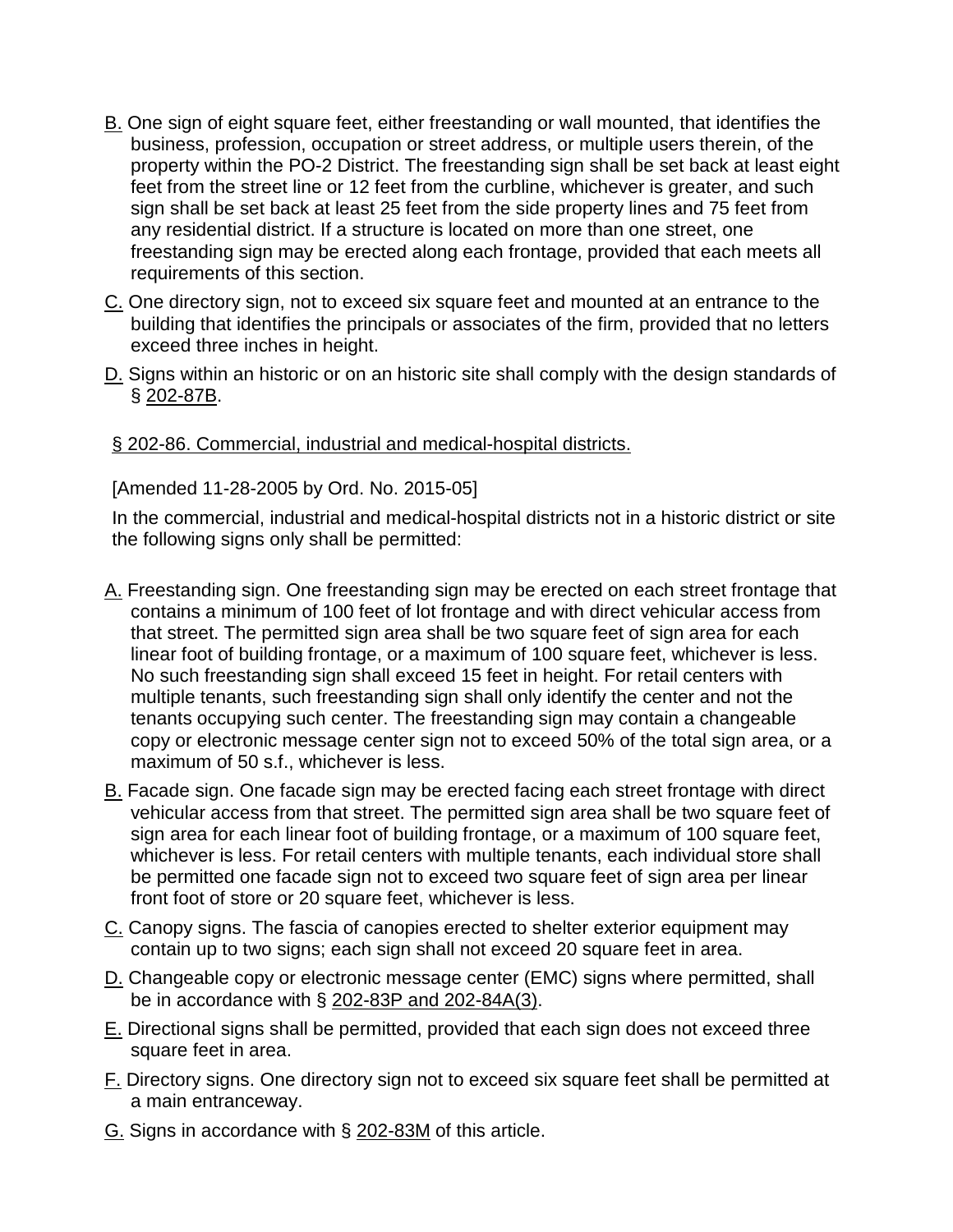- [H.](http://www.ecode360.com/11416040#11416122#11416122) Time-and-temperature signs. Time-and-temperature signs shall be permitted in any district in which commercial uses are permitted, provided that they do not encompass more than 20% of the allowable sign area for the type of sign upon which they are placed. Time and temperature signs shall be permitted in addition to any other allowable signage for the property. Time and temperature signs where permitted, shall be in accordance with § 202-83P.
- [I.](http://www.ecode360.com/11416040#11416123#11416123) Portable signs shall be permitted only for retail uses. A maximum of one portable sign may be erected in front of a retail business that has direct pedestrian access to a public sidewalk. Portable signs may be within a public right-of-way; however, in no case shall they be farther than one-half (1/2) foot from the front building wall. Said signs shall not exceed three feet in width and four feet in height. In no case shall a portable sign block or impede the free flow of pedestrian traffic on any public sidewalk. Portable signs shall not be internally or externally illuminated.

# § [202-87. Commercial districts within historic district.](http://www.ecode360.com/11416040#11416124#11416124)

In commercial districts in an historic district or on an historic site, the following signs only shall be permitted:

- [A.](http://www.ecode360.com/11416040#11416125#11416125) Freestanding sign. One freestanding sign may be erected in the front yard of a lot or parcel. No sign shall exceed 12 square feet in area or exceed four feet in height.
- [B.](http://www.ecode360.com/11416040#11416126#11416126) Facade sign. One facade sign may be erected facing each street frontage. The permitted sign area shall be two square feet of sign area for each linear foot of building frontage, or a maximum of 48 square feet, whichever is less.
- [C.](http://www.ecode360.com/11416040#11416127#11416127) Changeable copy except for electronic message center (EMC) signs shall be permitted only for institutional uses in accordance with § [202-8](http://www.ecode360.com/11416040#11416105#11416105)3P and § 202-86A.
- [D.](http://www.ecode360.com/11416040#11416128#11416128) Directory signs. One directory sign not to exceed six square feet shall be permitted at a main entranceway, rear entranceway or stair access to upper floors.
- [E.](http://www.ecode360.com/11416040#11416129#11416129) Projecting signs. One projecting sign per establishment, perpendicular to the building frontage and oriented towards pedestrian traffic, may be erected. Such sign shall be at least eight feet above the sidewalk or front yard and shall not exceed six square feet in area. Projecting signs may overhang a right-of-way.
- [F.](http://www.ecode360.com/11416040#11416130#11416130) Menu signs. Restaurants or other eating establishments may erect one facade sign for the placement of a menu or other bill of fare, provided that the sign does not exceed four square feet in area.

[Amended 12-14-2009 by Ord. No. 2110-09]

[G.](http://www.ecode360.com/11416040#11416131#11416131) Awning signs. Signs on awnings shall be considered facade signs for the purposes of this section. The following standards shall apply:

[Amended 12-14-2009 by Ord. No. 2110-09]

[\(1\)](http://www.ecode360.com/11416040#14132178#14132178) Awnings shall extend no farther than possible as a self-supporting structure (no visible vertical support poles or columns), shall be compatible with the building window treatment and shall not dominate the building elevation where such structure is proposed. All awnings shall be coordinated and compatible with other existing or proposed awnings and canopies on the building. Signage is to be placed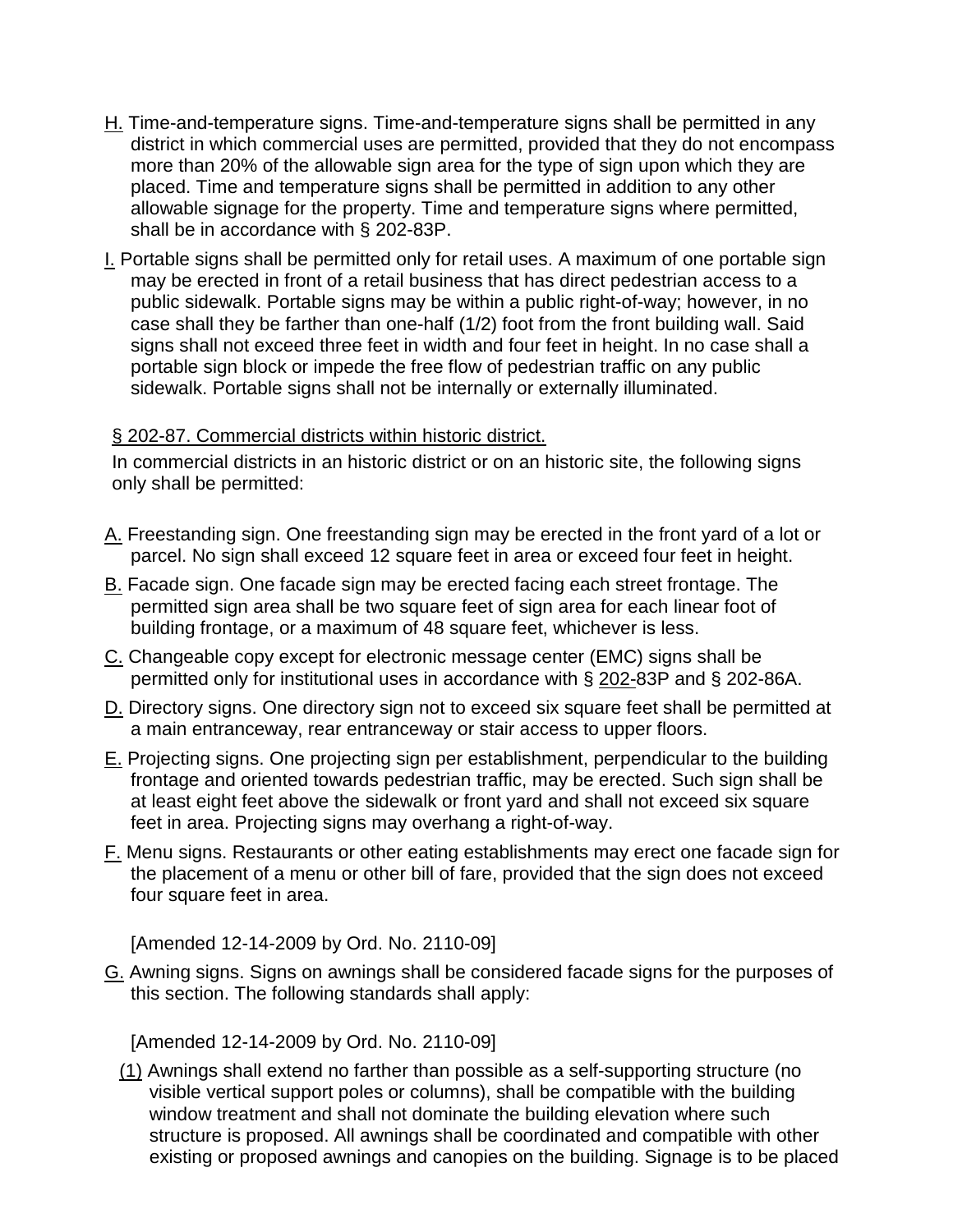on the front valance portion of the awning structure only; for non-fabric-type canopies, signage may be located along the upper edge of the front portion of the canopy in a manner that is compatible and complementary to the design and appearance of the building on which it is located.

- [\(2\)](http://www.ecode360.com/11416040#14132179#14132179) Awning signs shall not be internally illuminated.
- [\(3\)](http://www.ecode360.com/11416040#14132180#14132180) Awning signs shall be regularly cleaned and kept free of dust and visible defects.
- [H.](http://www.ecode360.com/11416040#11416132#11416132) Signs in accordance with § [202-83M](http://www.ecode360.com/11416040#11416065#11416065) of this article.

[Amended 12-14-2009 by Ord. No. 2110-09]

[I.](http://www.ecode360.com/11416040#11416133#11416133) Portable signs shall be permitted only for retail uses. A maximum of one portable sign may be erected in front of a retail business that has direct pedestrian access to a public sidewalk. Portable signs may be within a public right-of-way; however, in no case shall they be farther than 1/2 foot from the front building wall. Said sign shall not exceed three feet in width and four feet in height. In no case shall a portable sign block or impede the free flow of pedestrian traffic on any public sidewalk. Portable signs shall not be internally or externally illuminated.

[Amended 12-14-2009 by Ord. No. 2110-09]

## § [202-88. Design guidelines; standards for historic districts.](http://www.ecode360.com/11416040#11416134#11416134)

## [Amended 12-14-2009 by Ord. No. 2110-09]

Signs erected in any historic district or on an historic site not located within a district shall conform to the following design guidelines and standards. In this section, guidelines are overall principles to be used in the design of signs. Standards are to be followed in the placement and design of signs unless specifically waived by the Planning Board upon recommendation of the Historic Preservation Commission.

## [A.](http://www.ecode360.com/11416040#11416135#11416135) Design guidelines.

- [\(1\)](http://www.ecode360.com/11416040#11416136#11416136) Signs should strengthen the architectural diversify of the City's buildings. Signs which obscure or ignore a building's architecture should be avoided.
- [\(2\)](http://www.ecode360.com/11416040#11416137#11416137) Signs should be appropriate for the era in which the building was constructed.
- [\(3\)](http://www.ecode360.com/11416040#11416138#11416138) Signs should not alter the way in which a building functions. Signs should not block light into a building.
- [\(4\)](http://www.ecode360.com/11416040#11416139#11416139) Signage should be integrated with a building's architecture in terms of form, materials and size.
- [\(5\)](http://www.ecode360.com/11416040#11416140#11416140) Designers should strive for creativity in the form and variety of signage within the size limitations set forth herein.
- [\(6\)](http://www.ecode360.com/11416040#11416141#11416141) Designers should include symbols, images and other objects to convey the type of establishment using the sign.
- [\(7\)](http://www.ecode360.com/11416040#11416142#11416142) The typeface used to represent words should convey the character of the establishment.
- [B.](http://www.ecode360.com/11416040#11416143#11416143) Design standards.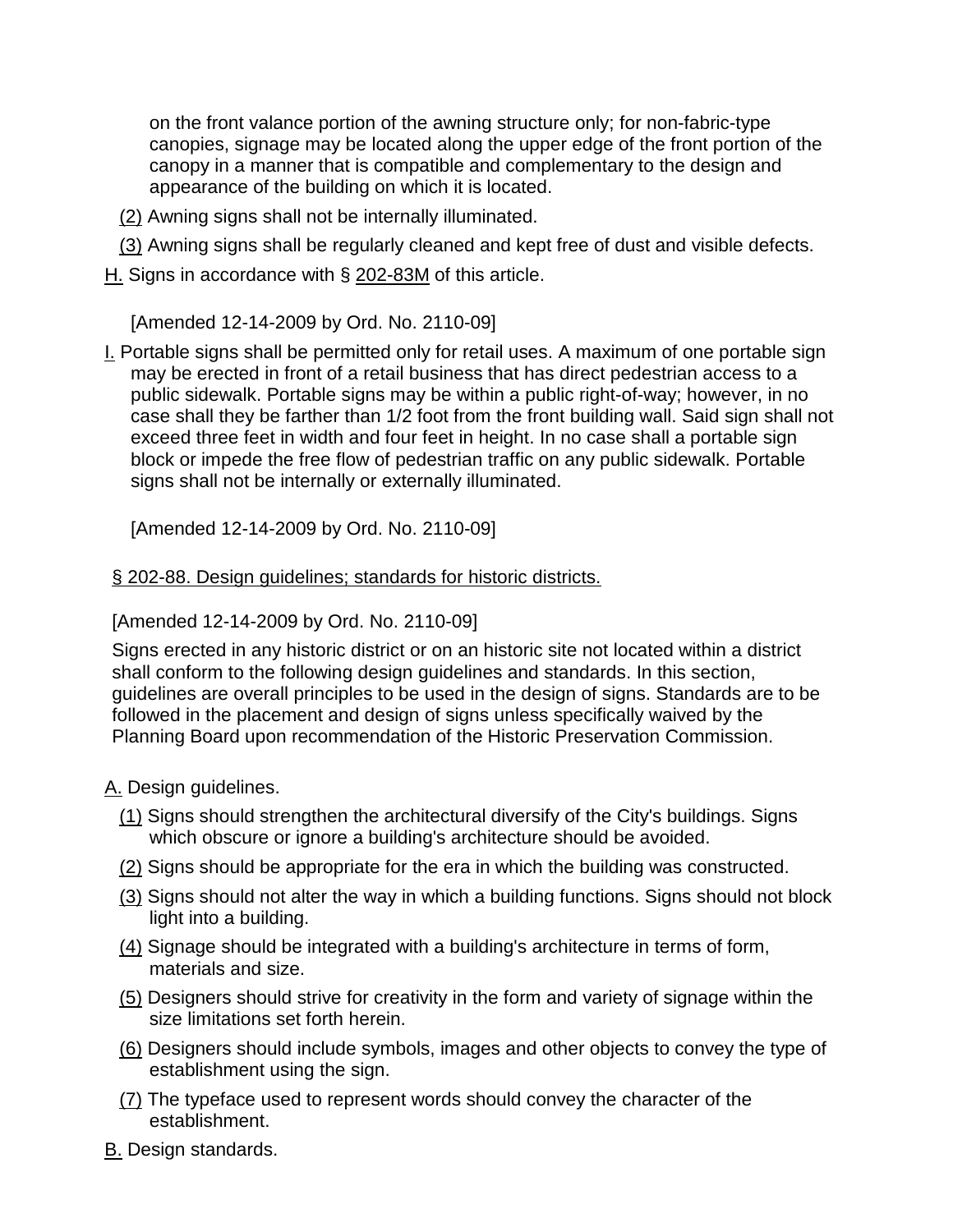- [\(1\)](http://www.ecode360.com/11416040#11416144#11416144) Facade sign locations. The following facade sign locations are recommended in the historic district.
	- [\(a\)](http://www.ecode360.com/11416040#11416145#11416145) Single-story commercial buildings: the parapet wall above the glass storefront.
	- [\(b\)](http://www.ecode360.com/11416040#11416146#11416146) Two- or more story commercial buildings: the wall above the glass storefront but below the window sills of the second floor, If there are projecting cornices or beltlines separating the first and second stories, the facade sign should be placed below them.
	- [\(c\)](http://www.ecode360.com/11416040#11416147#11416147) Commercial buildings converted from residences: next to the first-floor doorway or window, below any porch or added mansard roof between the first and second floors.
- [\(2\)](http://www.ecode360.com/11416040#11416148#11416148) Freestanding sign location. Freestanding signs should be set back from the sidewalk five feet, or 10 feet from the curb line if there is no sidewalk.
- [\(3\)](http://www.ecode360.com/11416040#11416149#11416149) Projecting sign locations. Projecting signs for first-floor establishments should be just below the second-floor windows. Projecting signs for second floor establishments should be located above the second-story windows. Third-story establishments should place projecting signs in the some location as second-story establishments but separated horizontally by at least 15 feet.
- [\(4\)](http://www.ecode360.com/11416040#11416150#11416150) Contrast. The contrast of a sign's lettering and symbols with its background should be sharp to convey legibility.
- [\(5\)](http://www.ecode360.com/11416040#11416151#11416151) Sign complexity. Facade and freestanding signs oriented towards motorists should convey no more than seven items of information. More complex signage should be limited to projecting signs.
- [\(6\)](http://www.ecode360.com/11416040#11416152#11416152) Sign materials.
	- [\(a\)](http://www.ecode360.com/11416040#11416153#11416153) Sign materials shall relate to the architectural style of the building. Where modern buildings are designed to evoke an earlier era, signage shall reflect that age. The following sign materials are recommended:
		- [\[1\]](http://www.ecode360.com/11416040#11416154#11416154) Pre-World War I: painted or carved, smooth-surfaced wood; carved stone; cast brass; tinned and smithed metal; and gold-leafed lettering.
		- [\[2\]](http://www.ecode360.com/11416040#11416155#11416155) World War I to 1940: any of the above, plus individual wood or metal letters on building facade.
		- [\[3\]](http://www.ecode360.com/11416040#11416156#11416156) 1940 to 1960: any of the above, plus neon signs.
		- [\[4\]](http://www.ecode360.com/11416040#11416157#11416157) 1960 to present: any of the above, plus internally illuminated individual letters and sandblasted wooden signs.
	- [\(b\)](http://www.ecode360.com/11416040#11416158#11416158) Consideration will be given to other sign materials or to more modern signage materials for older buildings, provided that the purposes of the design guidelines are maintained.
- [\(7\)](http://www.ecode360.com/11416040#11416159#11416159) Illumination. In general, internally illuminated signs are discouraged. Illumination should be accomplished through external floodlights trained on the sign face.
	- [\(a\)](http://www.ecode360.com/11416040#14132181#14132181) Facade and freestanding signs. Indirect lighting is required. Internally illuminated box signs and individual letter signs with translucent faces are prohibited. Internally illuminated reverse channel letter signs are permitted.
	- [\(b\)](http://www.ecode360.com/11416040#14132182#14132182) Projecting signs. Internal illumination of a projecting sign is prohibited.
	- [\(c\)](http://www.ecode360.com/11416040#14132183#14132183) General.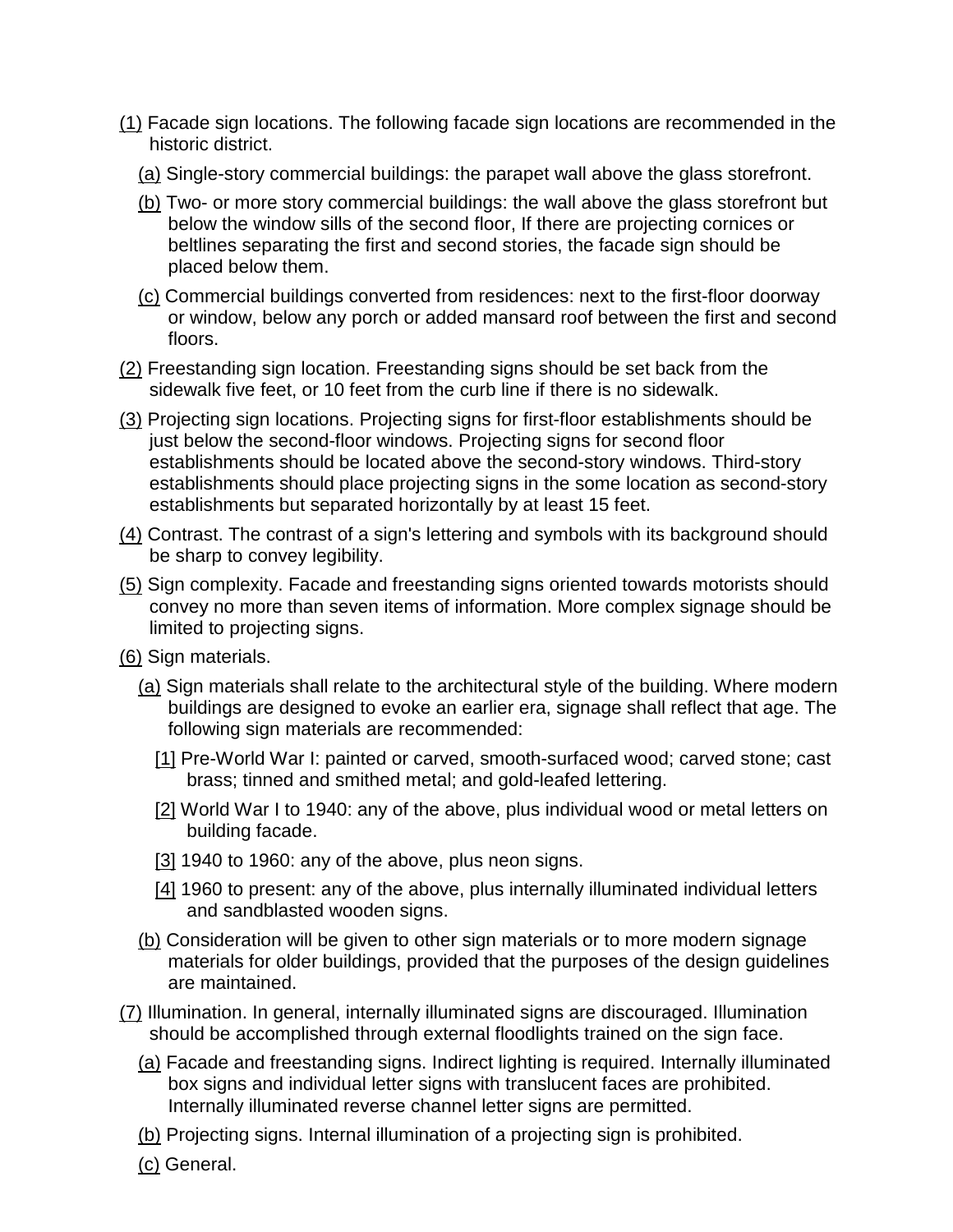- [\[1\]](http://www.ecode360.com/11416040#14132184#14132184) Any illuminated sign located on any building, which sign is adjacent to a residential use or zone, shall not be illuminated between the hours of 11:00 p.m. and 7:00 a.m.
- [\[2\]](http://www.ecode360.com/11416040#14132185#14132185) Lighting for signage may be on a timer.
- [\[3\]](http://www.ecode360.com/11416040#14132186#14132186) External light sources shall be directed and shielded to limit direct illumination of any object other than the sign.
- [\[4\]](http://www.ecode360.com/11416040#14132187#14132187) Internally illuminated sign boxes or individual letter signs with translucent faces are prohibited. Internally illuminated reverse-channel-letter-type signs are permitted. The use of light-emitting diodes (LEDs) for such signs is encouraged.
- [\[5\]](http://www.ecode360.com/11416040#14132188#14132188) Externally illuminated signs shall be lit only by downward-pointing shielded fixtures where 90% of the light emitted from such fixtures is shone directly on the face of the sign. Wall-mounted gooseneck-type lighting fixtures are encouraged.
- [\[6\]](http://www.ecode360.com/11416040#14132189#14132189) No exposed sign illumination and no floodlighting of signs or storefronts shall be permitted.
- [\[7\]](http://www.ecode360.com/11416040#14132190#14132190) All wiring associated with signs shall be installed and maintained so as not to be in view of the public. Wiring shall, under no circumstances, be installed within conduits attached to the face of any building.
- [\[8\]](http://www.ecode360.com/11416040#14132191#14132191) Any light fixture used to illuminate a sign shall be compatible in design with the architecture of the principal building to which it is attached.
- [\[9\]](http://www.ecode360.com/11416040#14132192#14132192) Upward lighting of signs and canopies or awnings is prohibited.
- [\[10\]](http://www.ecode360.com/11416040#14132193#14132193) Exposed bulbs or tubing, including neon, are prohibited, unless it conforms with building architecture.
- [\[11\]](http://www.ecode360.com/11416040#14132194#14132194) The light from an illuminated sign shall be steady in nature, not flashing, moving or changing in brilliance, character, color, degree, intensity, location and type of illumination, and shall be the minimum necessary to provide for the readability of the proposed sign without shedding further illumination on nearby buildings, especially residential buildings or units in the vicinity of the sign.
- [\[12\]](http://www.ecode360.com/11416040#14132195#14132195) Light sources shall utilize energy-efficient fixtures to the greatest extent possible.
- [\[13\]](http://www.ecode360.com/11416040#14132196#14132196) Burned out lamps, failing ballasts or other necessary electrical components shall be replaced within two weeks.

**PASSAGE.** This Ordinance shall become effective immediately upon passage and publication as required by law.

**THE FOREGOING** was introduced by the City Council of the City of Woodbury at its regular meeting held on February 27, 2012. This Ordinance will be considered for adoption at final reading and public hearing to be held on \_\_\_\_\_\_\_\_\_\_\_\_\_\_\_\_\_\_\_\_\_\_\_

at 7:30 P.M. or at such time as may be determined and announced, in City Hall, Council